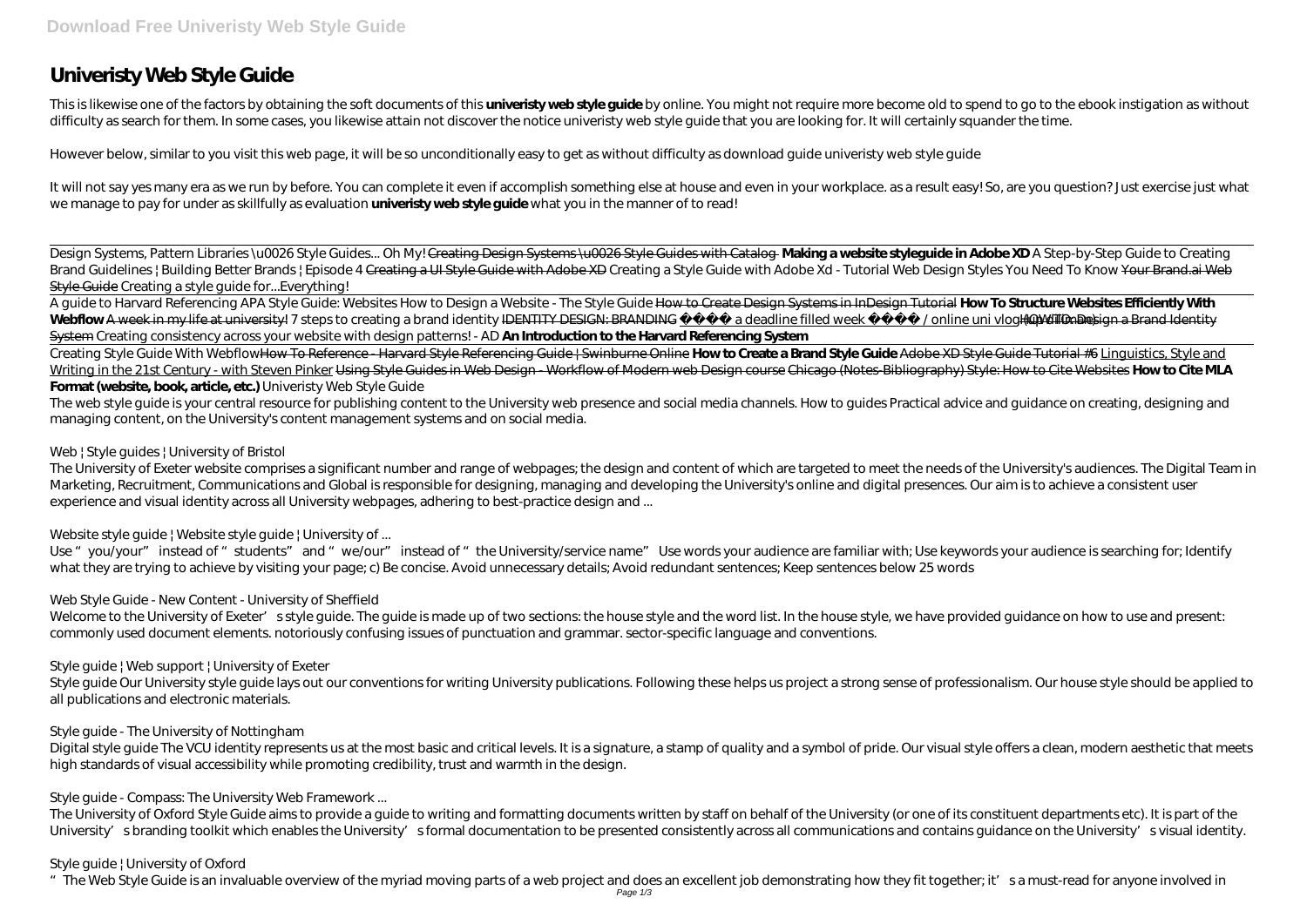# building for the web." —Aaron Gustafson, author of Adaptive Web Design

# *Contents | Web Style Guide*

Writing for the web Put the main message as near the beginning as you can. Keep everything short and simple. Make only one major point per paragraph; if you change topic, start a new paragraph. Use subheadings to draw attention to the most important paragraphs.

General style preferences Abbreviations and acronyms. Avoid abbreviations, unless there is no room to spell out the words in full. One exception... Ampersands. Always use 'and' instead of an ampersand (&) unless the ampersand is part of an official name, for example... Apostrophes. Use 's when ...

# *Writing | Style guides | University of Bristol*

#### *Editorial style guide - University of Bath*

We also follow editorial quidelines and a visual style for the web—colors, typography, and other best practices—to carry the IU voice and brand across all university sites. On this site, you'll find code snippets to help you build and style any website, whether you're working in the official IU framework or starting from scratch.

We have produced this guide to ensure consistency of style across all University of Dundee content. It can be used by anyone in the University involved in writing both for external and internal communication purposes. Where appropriate, we will clarify differences between print and web. If you have any copy related queries or would like to add to the guidelines please email styleguide@dundee.ac.uk.

#### *Web Style Guide: Indiana University*

This style guide is the primary website editorial reference tool for University staff, external suppliers, and freelance copyeditors. It outlines the English standard for all University websites.

#### *University of Edinburgh Website Editorial Style Guide*

The following quide governs the writing conventions for the University's website. The quide: ensures we use a consistent voice and style across the University. sets standards in spelling, style and punctuation, including Flinders-specific terms and conventions. provides advice about grammar, language and usage.

Main reference styles used at the University of Kent . Click on the links below to get more information about referencing styles used at the University of Kent. The majority of styles can be found on Cite Them Right Online. You can use this resource for examples and guidance or you can use the links to the referencing styles below for more ...

#### *referencing style guides - University of Kent*

The style quide includes three sections: Guidance on voice and tone, which outlines the effect we want to create when we communicate with people – and how to achieve it. Guidance on style, which covers our grammatical and punctuation preferences plus other helpful information about writing for the University. A comprehensive A-Z guide that includes our preferred spelling and style for a variety of University-relevant words.

The Rush University Web Style Guide is provided to help designers, developers, content creators and publishers employed by the University maintain consistency across academic and administrative department web pages. The guide includes a

# *Content style guide | Brand | University of Dundee*

University of Michigan. Fleming Administration Building 503 Thompson Street Ann Arbor MI 48109-1340 (734) 764-9270

# *Design Resources – Brand & Visual Identity*

University style guide. This style guide applies to print publications and digital content. When writing for the web it should be used in conjunction with our digital style guide. Supplementary notes: Use of English; Tone of voice; Key terms. It's important that we keep our terminology consistent to avoid confusing people. Here are some key terms to get right:

# *Style guide - Staff home, The University of York*

# *Web style and content guide - Flinders University Staff*

Univeristy Web Style Guidescientific research, as skillfully as various supplementary sorts of books are readily manageable here. As this univeristy web style guide, it ends up physical one of the favored book univeristy web style guide collections that we have. This is why you remain in the best website to see the unbelievable ebook to have ...

# *Univeristy Web Style Guide - me-mechanicalengineering.com*

#### *INTRODUCTION - University of Reading*